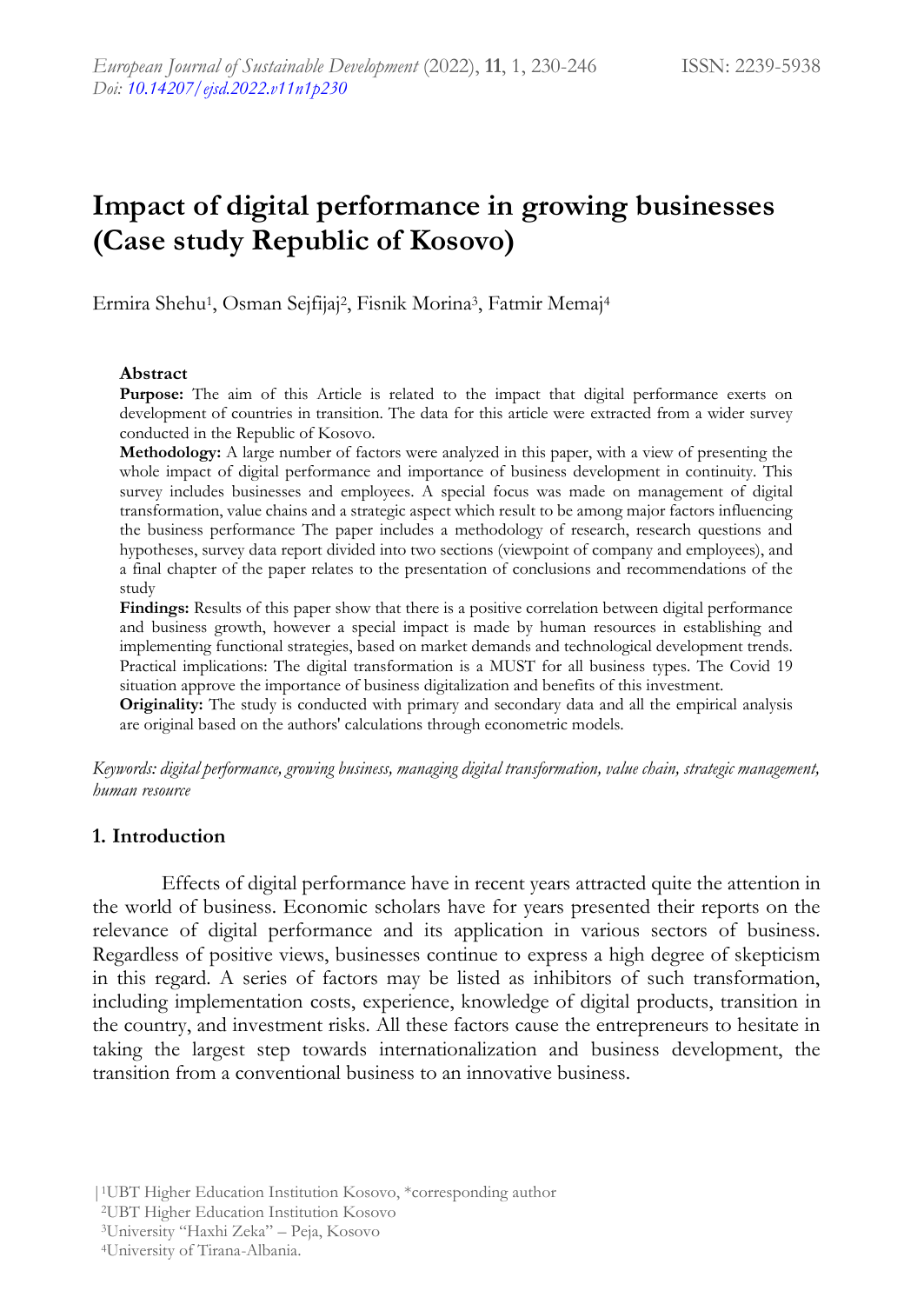A digital business model describes how each of the activities in your business enterprise will interact digitally with its customers and generate values. A great digital business model will often challenge the status quo in the enterprise (e.g. who can entice customers). Digital models provide valuable support to planning and visualization of the manufacturing system. (Dangelmaier, W., Fischer, M., Gausemeier, J., Grafe, M., Matysczok, C., Mueck, B., 2005)





 *Source: (El Sawy, O.A. & Pereira, F., 2013)*

In order to gain a basic understanding of the term "business model", it is first necessary to connect it with more established terms of strategic management, such as "vision" and "strategy". A vision describes a future state of a company that is to be achieved over the long term. The vision is usually formulated in one or two sentences and is intended to create an inspiring effect. A strategy describes how this vision can be realized and thus serves as a guideline for daily operations. When formulating a strategy, the company will derive several things, including strategic objectives that are in line with the vision. (Welge, M., Al-Laham, A., Eulerich, M., 2017) The business model is a concept that provides a simplified depiction of a company's business activities. A business model is thus an abstract illustration of how a company fundamentally operates in order to achieve its defined strategic objectives. (International Association of Controllers, 2018).

Business model development may be part of new venture planning, but is often just as useful in sense making around a going concern, or when new opportunities and threats indicate a need for reinvention. (Johnson, Mark W., Clayton M. Christensen, and Henning Kagermann, 2008).

Notwithstanding numerous studies and their interesting findings, the value of this paper is important, since it analyzes business performance in various factors with direct impact on such performance. The fact of the study focusing only in the Republic of Kosovo is an indicator that this study was conducted in an economy of transition, its focus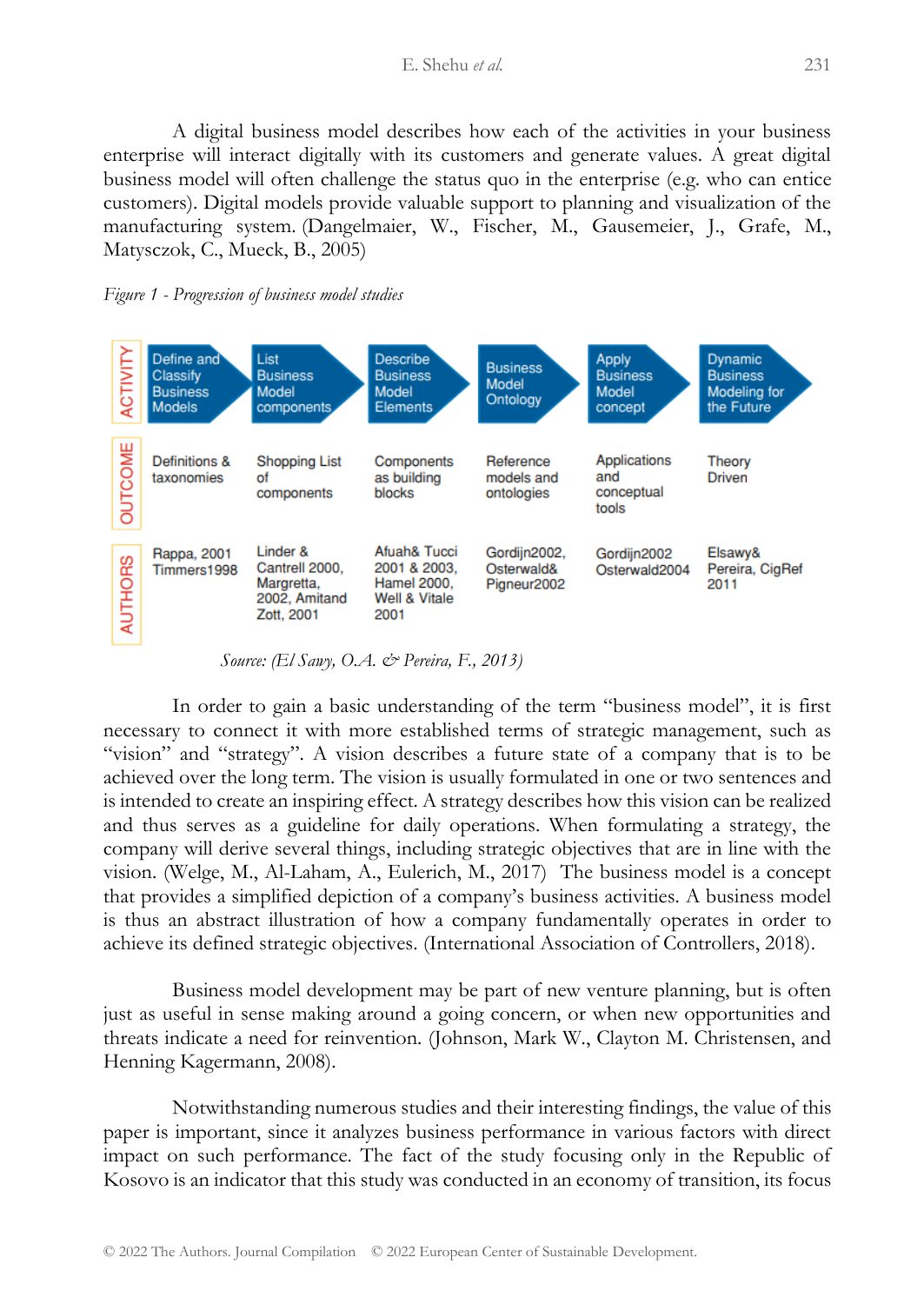is on the economies of transition, considering the barriers that may be present in such transitional periods, and discussing this issue in stages of economic development of these countries.

### **2. Research methodology**

The purpose of this study is to present how digital can increase business performance in transition countries, with focus in Republic of Kosovo.

This research was focused on cross-sectional data rather than time-series data. The full research was conducted in the Republic of Kosovo and it was separated in two parts. The first part of the study was conducted with enterprises that are in a final stage of implementing digital programs, and those that have already completed such a stage, and are already reaping the benefits of such programs in their enterprises. The second section of the paper is dedicated to employees that directly face with such change. These using such programs in their daily work, those who manage to bridge processes and reap the benefits in terms of developing the enterprise.

The questionnaire with enterprises has 16 questions, and the Likert with 5 agreement scales were used as a measure of respondents' agreement with various statements. The second questionnaire were conducted with employees and has 15 questions. The purpose of choosing the data from two sources was with intention to provide the real perception of using digital approach, from two different perspectives.

# **3. Research questions and hypothesis**

# **3.1 Questions**

The following research question is formed:

# **How does a digital business model stimulate company performance?**

Through this survey question presented above, we tried to obtain opinions of businesses, out of their daily practice, on the relevance of application of digital programs and models in their company, and the influence of such digitalization on improved performance. Determination is not easy at all, since the nature of surveyed businesses is rather complex, and they differ on the basis of sectors of involvement. However, in a larger scale, benefits of digital performance affect the quality of decisions at department or business levels, and modification of internal processes, thereby resulting into a decrease of general costs.

# **3.2 Hypothesis**

Based on the results of this paper, we have developed the main thesis and auxiliary theses, in an effort to validate its importance.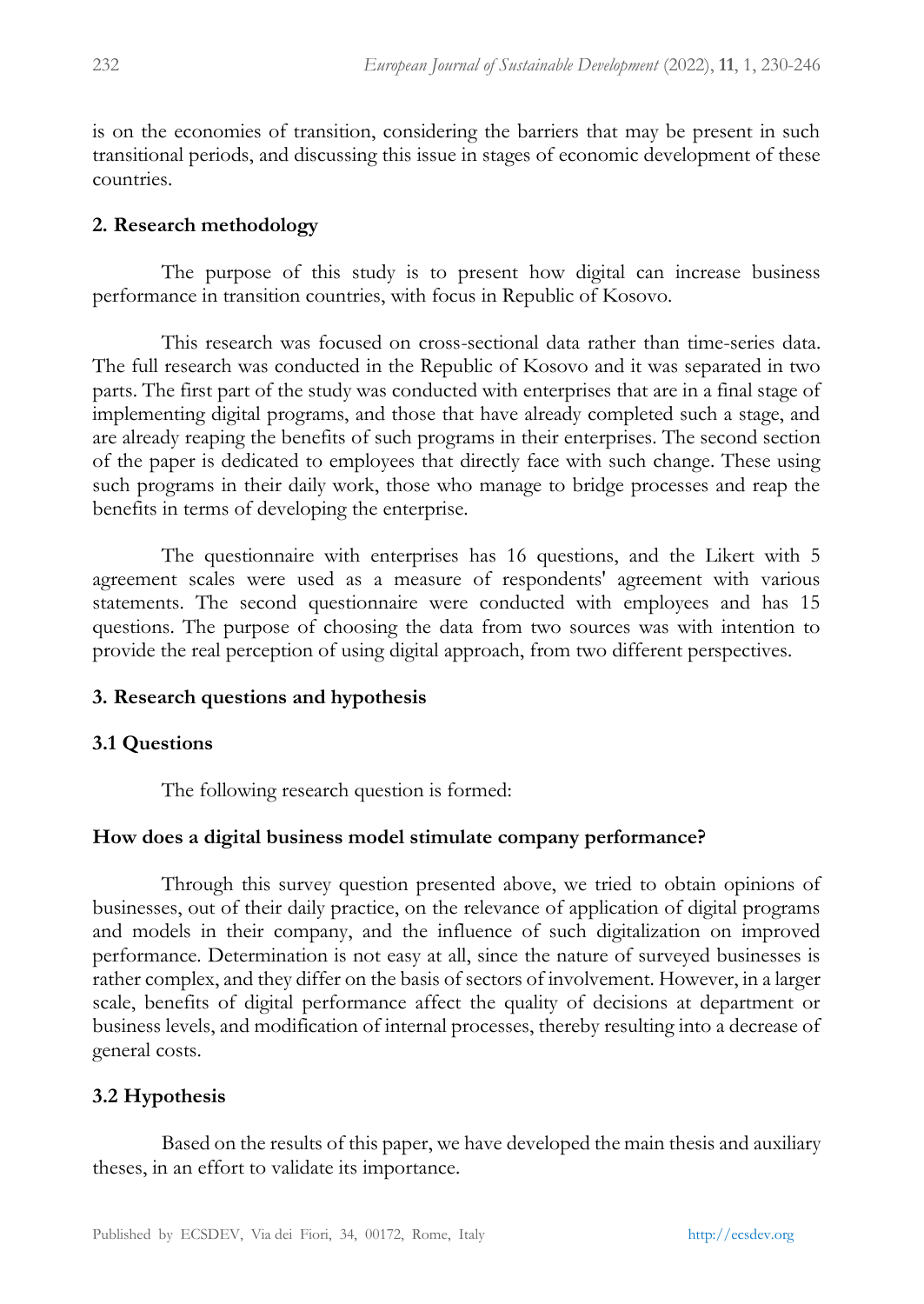H0: Digital performance does not impact the growth of business

H1: Digital performance impact in growing business

This hypothesis was developed with an effort to validate impact of digitalization in developing medium-size enterprises. Our focus was for the paper to present data which would be then presented to businesses, to inform them further about the relevance of digitalization and their own development, not only within the region. Since recent trends in doing business do not relate anymore to state borders, we believe this is an advantage to be used, for these businesses to penetrate with their products to the EU and wider, thereby using such advantages of digitalization.

It has been exhaustingly proven that human resources are very important for enterprise development. In each report published, interesting data are produced with a single focus, staff motivation and involvement of the employed in decision-making. Many items may exert an impact in this regard, including technical know-how of the staff in terms of processes and operations, duration and phases of processes, quality and productivity improvement, etc. All such information has a direct impact on decisionmaking processes, therefore, the recommendation is for the employees to be part of such decision-making.

H0: Employees are part of decision making processes

H1: Employees are not part of decision making processes

When considering the relevance of human resources, and their contribution into the enterprise digitalization, it is rather necessary that a special emphasis is put on such item. With the following hypothesis, we have tried to generate detailed information, thereby showcasing the relevance of human resources, and the impact employees may bring to the digitalization and operations of an enterprise. For the enterprises, a major issue is to have high performance and a favorable position in the market, both of which are achievable through investment in digitalization.

H0: Technology does not impact performance of employees

H1: Impact of technology on performance of employees

# **4. Data collection**

In order to collect the necessary data, the survey with companies was structured into 3 parts. In part 1, were obtain general information about business, in part 2 has been tried to evaluate their digital performance, and in part 3 to obtain detailed information about human resources and their role in the digital performance. This survey entailed 100 enterprises currently operating in the Republic of Kosovo. The sample of 96 enterprises were suggest based on sample size calculator with confidence level of 95%, but we succeed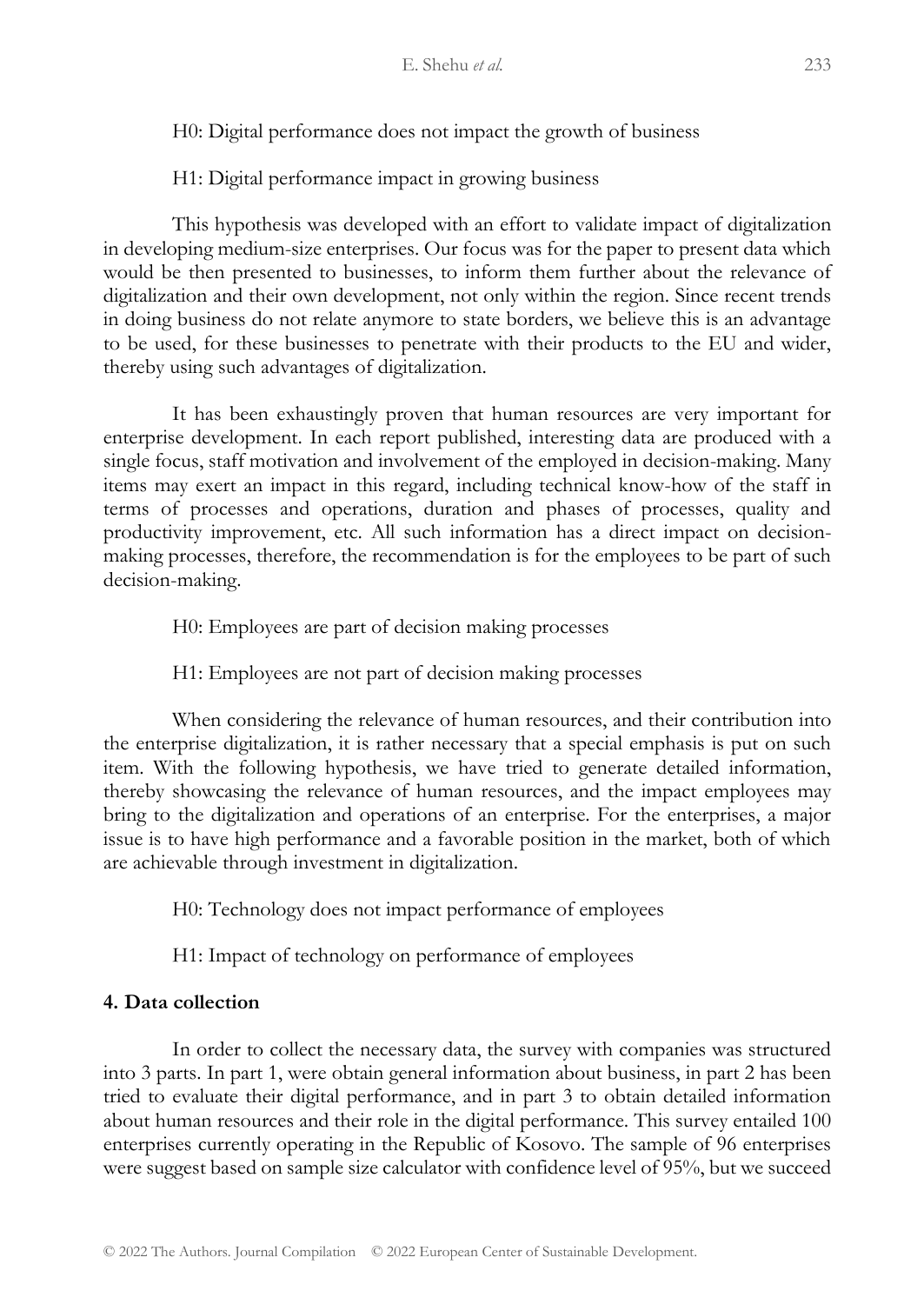to cover 100 enterprises in this survey with random selection. The survey included a structured questionnaire, which was individually disseminated to all enterprises.

In our efforts to validate such information, we conducted another survey, in order to obtain information for human resources and their own perception of their firms and internal processes, with a specific focus on implementing digital services in all departments. The purpose of second survey was to have a practical information how the implementation of digital process/ services was performed and what were the main concerns from staff point of view regarding the impact of digital era in their performance. Considering the total number of employees in these businesses, 100 of them were choosing randomly.

All the business surveyed are located in Republic of Kosovo, in following regions



*Figure 2 – Regions of businesses Authors' calculations*

In Republic of Kosovo there are 22,278 medium business registered, but we choose randomly 100 medium businesses (which have 9 – 49 employees and total yearly turnover does not pass 15 million euro), and 100 employees of these businesses that are selected to respond in our prepared questionnaire survey. They are the ones who are the knowledgeable enough to answer the problems posed in the present study. The main reasons of our key focus on medium-sized enterprises are listed below. Small enterprises are excluded from the study due to limited funding for implementing such exploratory systems. Corporations are enterprises that are compelled to invest in this field, due to their own performance volumes and labor division, and therefore, the digitalization phase is already completed for them. Meanwhile, medium-sized enterprises hold a more favorable position in terms of digitalization and further expansion in the near future. Enterprises in this category have generally no major issue in funding, and what is even more important,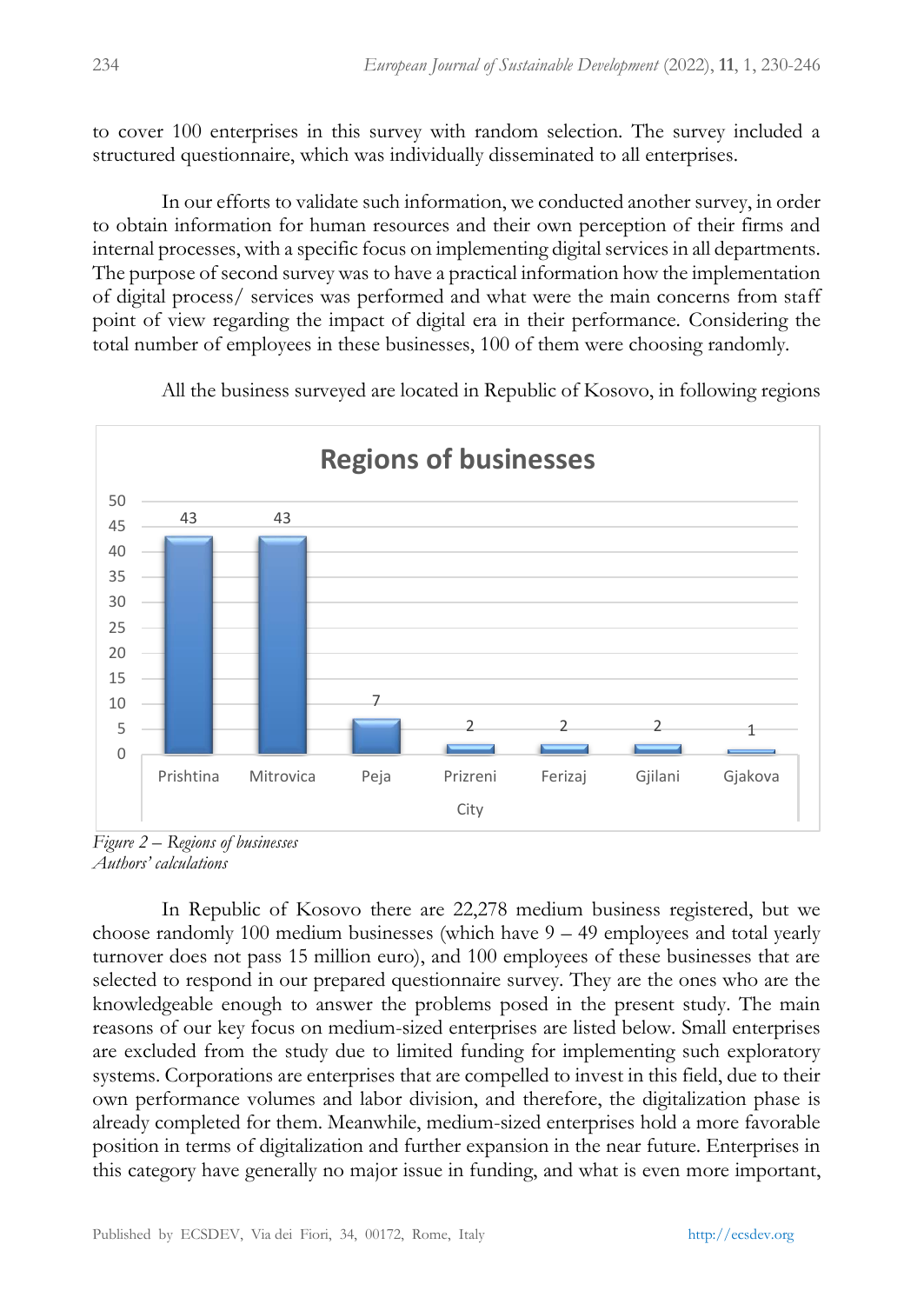investments in this phase are easier and more favorable, due to the nature of organization of enterprises, and potential challenges they may face in digitalization implementation.

The study will use a descriptive design to support results from questionnaires, while methods of research will necessarily be quantitative and qualitative. Data were collected on the basis of concepts defined in the research model hypothesis tests. The study is descriptive because it adopted the use of questionnaires aimed at finding the impact of digital models in business performance. In an attempt to minimize as much as possible, the respondents' subjectivity, some of our questions was deal only with raw data regarding company activities. Data were processed with SPSS, while results were tested and analyzed with several statistical methods, including the regression, Anova, Standard deviation, etc.

# **5. Data analyzing**

In the 90s, many companies invested heavily in digital computing technologies, attracted by the enormous potential of streamlining all aspects of business. As the digital economy increasingly melded with the traditional one, some organizations were able to transform, while others disappeared and new players took root by basing their business models on an extended value proposition and cooperation with customers. In the new ways of doing business that have developed, we can see the clear effects on companies of digital transformation, along with the specific role of information systems. (Delmond's, 2018).

Digital transformation has radically changed the traditional producer-distributorcustomer relationship. This is particularly the case for the intermediary position of distributor, or wholesaler. At the same time, digital transformation has led to the evolution of networked mediation strategies, in which a group of players' form partnerships and alliances to co-create an offering and co-produce value. Companies now have to quickly acquire new skills and know-how in order to extend their control over the entire chain. (Delmond's, 2018).

Since our survey focused on 2 main pillars: perspective of companies and perspective of employees, with the SPSS software, we have analyzed their replies, and derived the following outputs.

# **6. Company viewpoint**

Of the 100 companies selected for our survey, 61% have stated that they use digital programs in their finance departments, 22% more have stated that their sales/procurement departments also use digital programs, 13% others use digital programs in human resource departments, while only 4% use them in logistics departments. Of such records, we may say that businesses in the Republic of Kosovo are duly making efforts to be abreast with international trends in company digitalization, despite all challenges they face (as would any country in transition). There are several challenges inhibiting such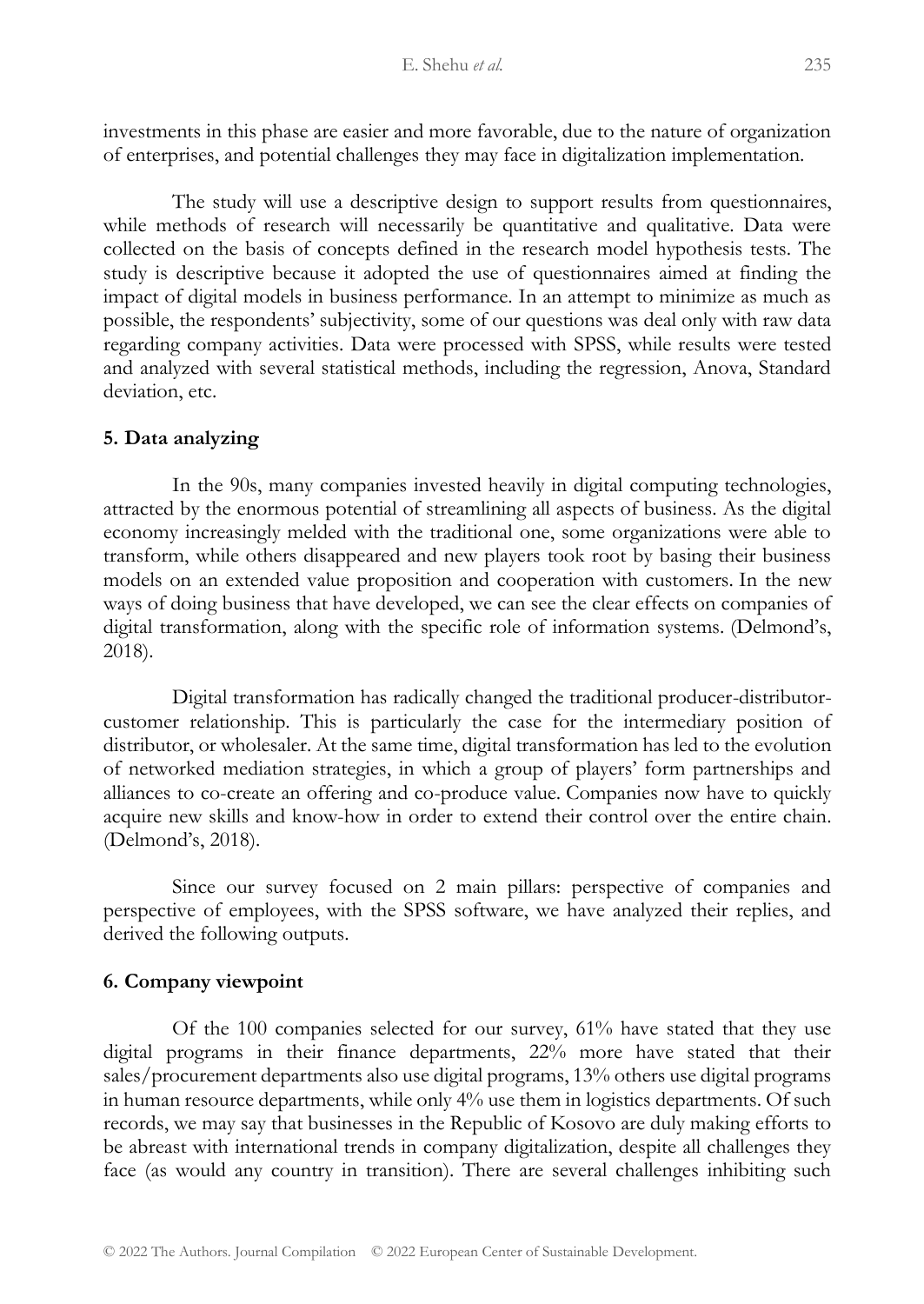development in businesses in Kosovo. Key challenges include financial costs of implementation, poor expertise and experience in providing for such services, a limited number of companies and domestic experts developing digital programs, inappropriate legal infrastructure, frequent changes in fiscal rules, etc.



*Figure 3 - Results of question "Which departments use digital programs?" Authors' calculations*

First is poor experience in providing such services until 2015. However, looking at trends and capacities of youth, this experience has turned into an advantage in the recent years, and now Kosovo is known for its programmers and application developments that are very skilled and innovative, and offer products that respond to market demands. In this case, the most sensitive part of the job of digitalizing business data was entrusted to local professional teams, and in this case, confidence has risen in this regard. However, the challenge of rendering decision on digitalization of departments took quite some time, even internationally, and faced with stalling in development.

A second challenge would be a lack of sustainable electricity supply, which has caused and continues to cause major problems in management of risks with digital devices. Based on statements of surveyed companies, 92% have had at least 2 problems with digital devices, mainly caused by electricity supply outages.

Our next question "Which department has the highest performance?" testifies to the links between digitalization and performance of departments. From the responses received to this question, one may see that the finance departments have better performance, a reply given by 60% of businesses, followed by sales/procurement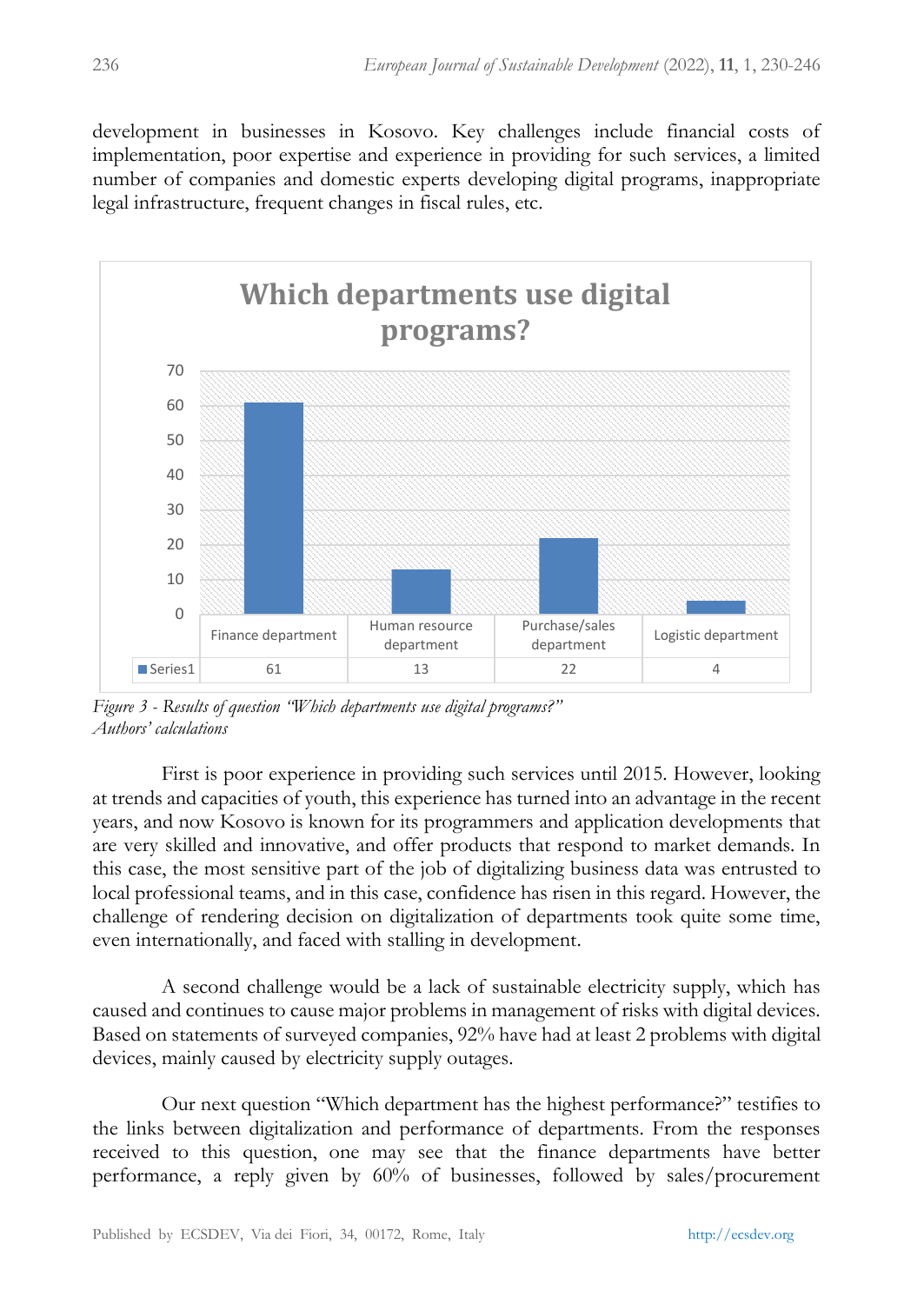department with 26%, and human resources with around 11%, while logistics department with around 3%. Based on data presented above, one may say that performance of a department shall depend on investment in appropriate digital programs, which meet specific needs and requirements of the company. In this regard, we may claim that investment in digital programs does enhance operations of the company, and facilitates access to information.

It is specifically important to underline the fact that historical data, processed by adequate programs, help companies focus on the strategic direction, generate values and provide for changes in the managerial system. If results are analyzed in detail, we may see that the focus of businesses has been on investing in finance departments. Having in mind the relevance of this department, digital programs have been created, thereby helping to abbreviate times of operation, but also generating specific data as needed by the management. Upon analysis of such benefits, companies further expanded their networks, thereby increasing the utilization of digital programs, and modifying them for other departments within their companies.



*Figure 4 - Results of question "which department has the highest performance? Authors' calculations*

Another element we have attempted to assess in this survey is the managementemployee relations. In this section, we have assessed the management approach towards the employees, how they see the potentials of engaged workers, and what is their approach in their promotion and assignment of responsibilities. Based on the table presented below, we can see clearly that the management is interested to develop their staff through the hierarchy chain, including the accountability and responsibility levels. Over 90% of companies have stated that staff is key to decisions for future development. This is due to the fact that the operations part and information from below are accurate, and proposals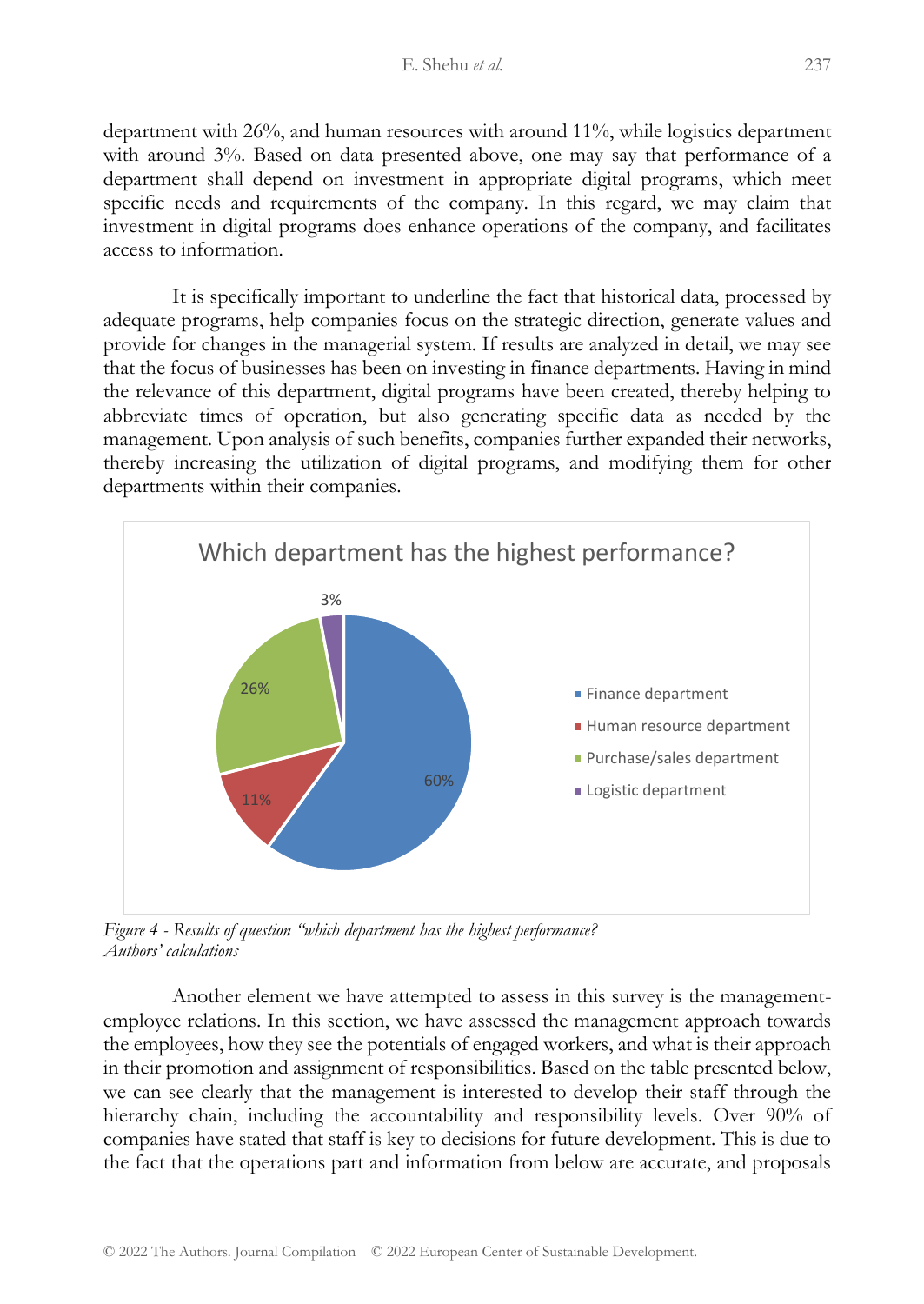made by lower staffing levels are specific and applicable for the business. This is a positive development, since good practices of doing business are already being applied in businesses.



*Figure 5 - Results of question "How effective is the management in reviewing the need for development, developed by the staff? Authors' calculations*

# **7. Employee viewpoint**

From the viewpoint of employees, the situation seems to be almost identical. As one of the questions that seemed most interesting to present in this paper, we have the link generated by a cross tabulation between "Performance at work is assessed in our institution" and "Performance is influenced by the level of technology that the company uses". The responses provide a confirmation of what we have claimed above, by an analysis of the questionnaires with businesses. It is important to underline the fact that performance, both from the viewpoint of businesses and employees, is equally appreciated, hence digitalization of departments helps increase performance. Also, performance is appraised by the company, but also by the employees, who with their practical expertise communicate with management levels to improve processes and improve overall performance. Since the group of companies surveyed generally includes companies that are rather solid in staffing terms, but also consolidated in terms of delegation of tasks, it is abundantly clear that due to the volume of work, performance of departments is rather dependents on application of technology. On the other hand, relevant assessments by the company on its needs and requirements, are generally appropriate. In this regard, one may claim that the communication between the management and staff is adequate and sustainable.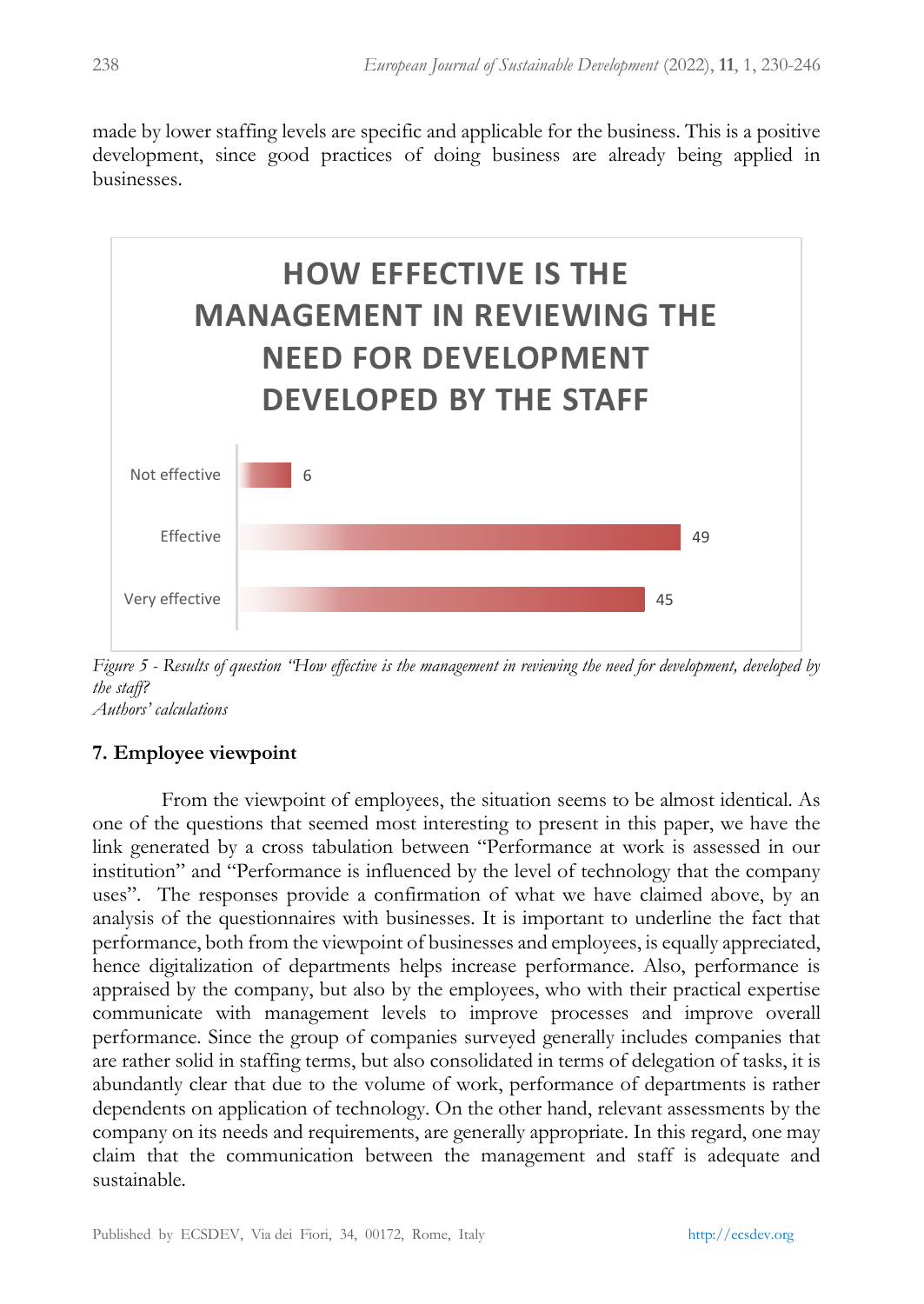**Table 1** – Results of crosstabulation questions ""Performance at work is assessed in our institution" with "Performance is influenced by the level of technology that the company uses""

Performance at work is assessed in our institution \* Performance is influenced by the level of technology that the company uses Crosstabulation

| Count                                                |                      |                   |                                                                                     |                     |          |                      |     |  |  |  |
|------------------------------------------------------|----------------------|-------------------|-------------------------------------------------------------------------------------|---------------------|----------|----------------------|-----|--|--|--|
|                                                      |                      |                   | Performance is influenced by the level of technology that Total<br>the company uses |                     |          |                      |     |  |  |  |
|                                                      |                      | Strongly<br>agree | Agree                                                                               | Neutral<br>thinking | Disagree | Strongly<br>disagree |     |  |  |  |
|                                                      | Strongly<br>agree    | 34                |                                                                                     | 18                  |          | $\overline{c}$       | 65  |  |  |  |
| Performance                                          | Agree                | $\overline{2}$    |                                                                                     | 2                   |          | 3                    | 9   |  |  |  |
| work<br>at<br>assessed in ourthinking<br>institution | isNeutral            | 3                 |                                                                                     |                     |          | 3                    | 16  |  |  |  |
|                                                      | Disagree             |                   |                                                                                     | 0                   |          | 2                    | 4   |  |  |  |
|                                                      | Strongly<br>disagree | 3                 |                                                                                     | 3                   |          | $\Omega$             | 6   |  |  |  |
| Total                                                |                      |                   |                                                                                     | 30                  |          | 10                   | 100 |  |  |  |

#### Authors' calculations

Having in mind the trends of company development and their growth strategies, we identify a fundamental requirement for the companies to invest in their staff development. To ensure a balance between the staff development requirements and company development demands, investment in training must be focused and stable. In this regard, any staff enhancement bears quite the large cost, and positive effects must be ensured for the company performance. Based on the results of our study, we see a positive correlation between staff development and improved skills of technology use by the staff. This gives the understanding that surveyed companies are both interested and have developed strategic plans for the utilization of existing resources and investment in areas of interest for the company, but also for the staff.

**Table 2** - Results of cross-tabulation questions ""The company is focused on staff development" with "Trainings are focused and enabled for the use of technology"

The company is focused on staff development \* Trainings are focused and enabled for the use of technology Cross-tabulation

| Count |                                                        |       |          |          |          |  |
|-------|--------------------------------------------------------|-------|----------|----------|----------|--|
|       | Trainings are focused and enabled for the use of Total |       |          |          |          |  |
|       | technology                                             |       |          |          |          |  |
|       | Strongly                                               | Agree | Neutral  | Disagree | Strongly |  |
|       | agree                                                  |       | thinking |          | disagree |  |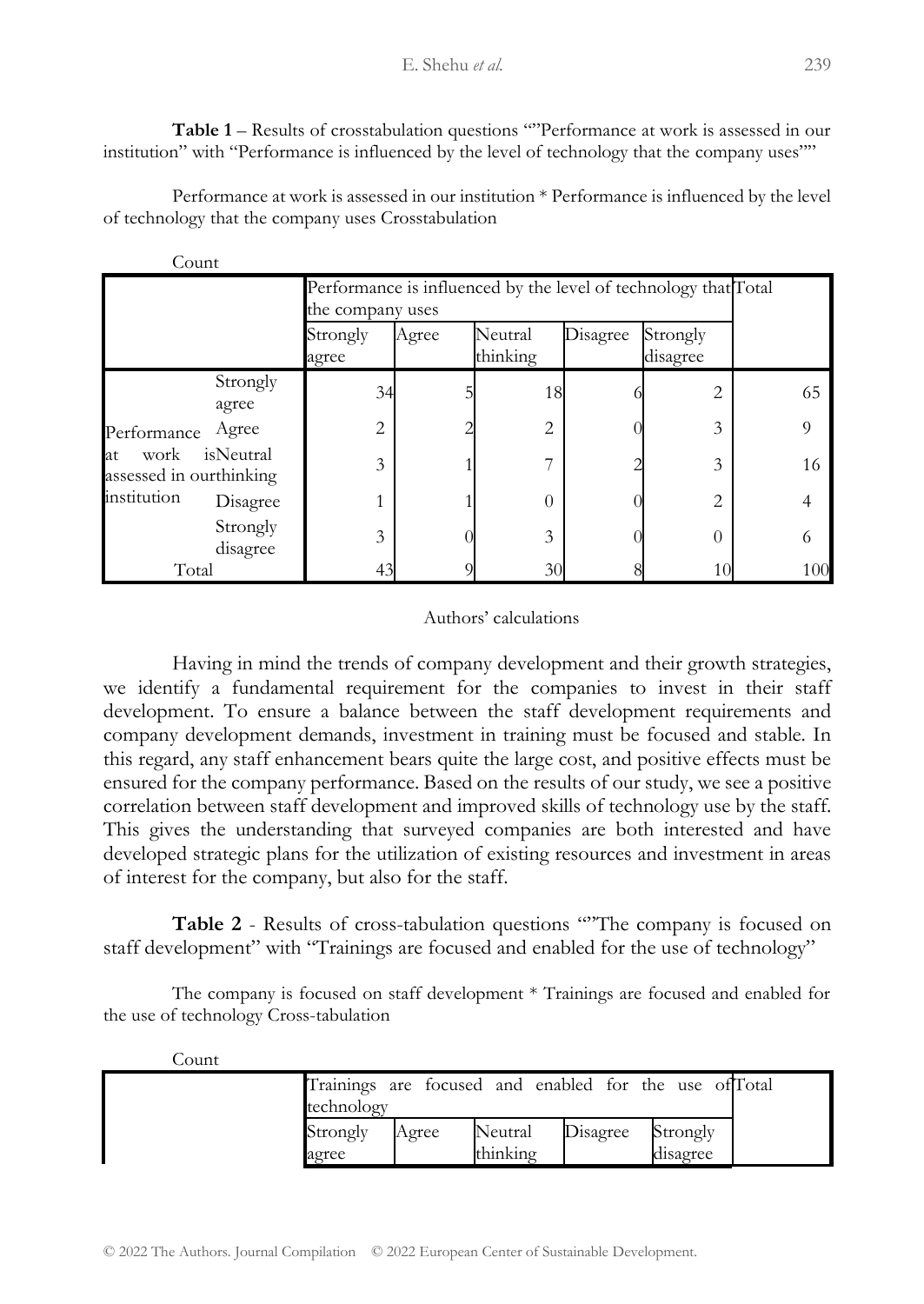| Strongly<br>agree       |                       | 19 | 15 |  | 43  |
|-------------------------|-----------------------|----|----|--|-----|
| The company is Agree    |                       |    | ∠  |  |     |
| focused on staffNeutral |                       | 21 |    |  | 37  |
| development             | I disagree<br>$\circ$ |    |    |  | 13  |
| Strongly<br>disagree    |                       |    | 2  |  |     |
| Total                   |                       |    | 31 |  | 100 |

# Authors' calculations

A final question in the survey, amongst the numerous issues addressed by this paper, is the one for the staff: "What do you consider a value chain in your company?". Based on the results presented in the following table, we clearly see that the employees do trust the products their company produces, however the human resource management is considered by staff to be the value chain in their company. In this phase, based on the data presented by this paper, we ultimately understand that the motivation of human resources is closely linked with the job they do on daily basis. An integral part of such work is application of technological programs, which improve performance of their departments, but also appropriate communication between different hierarchic levels is considered to be a value that must be cherished.



*Figure 6 - Results of question "What do you consider value chain in your company?" Authors' calculations*

Based on the findings above, we claim that regardless of the challenges faced by the companies, and especially in countries of transition, company goals are rather clear,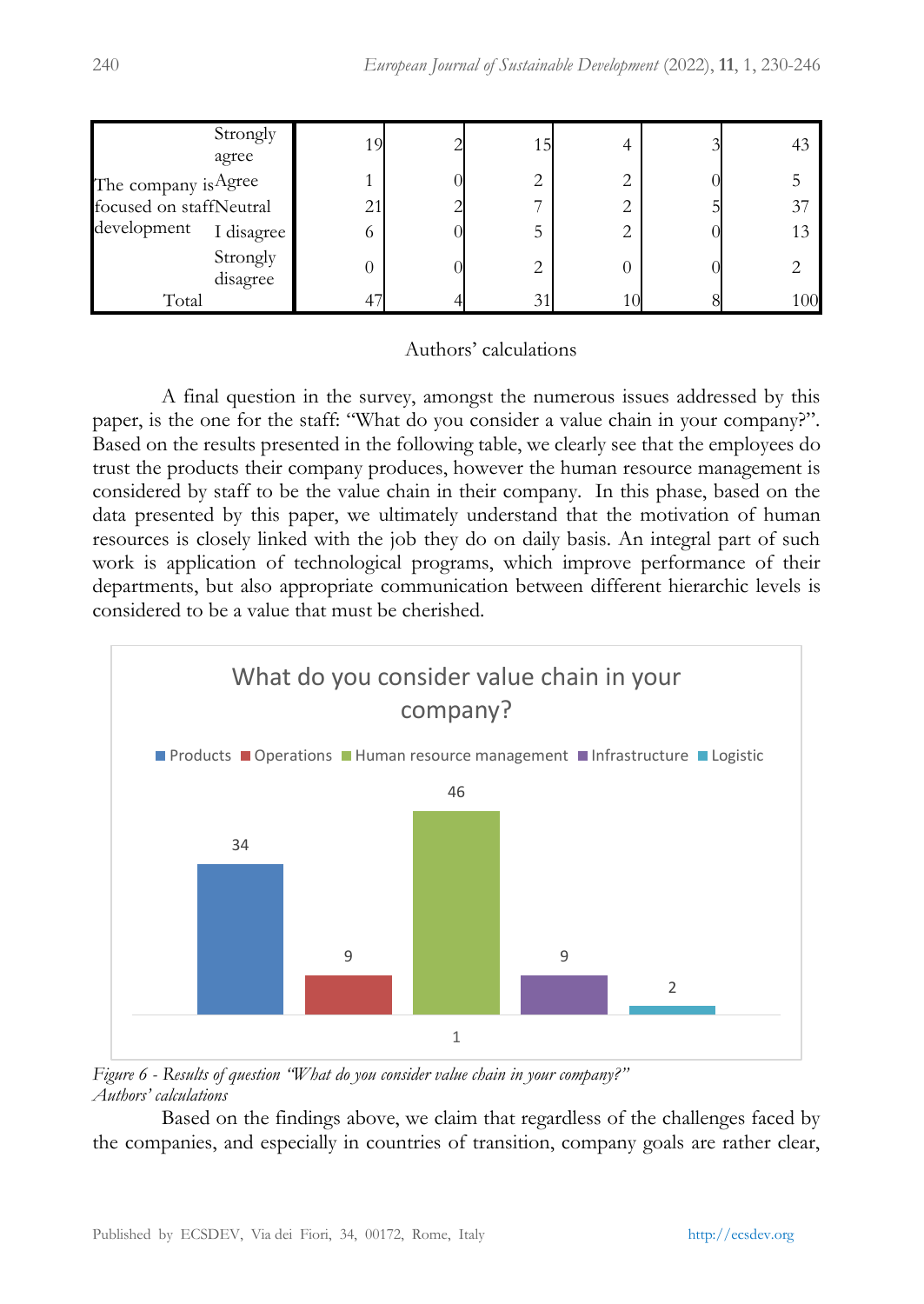while their mission, vision and objectives are closely linked with human resources, and the latter are considered to be valuable assets of a company.

# **8. Hypothesis testing**

In an effort to provide a contribution with this paper, we have established a key hypothesis, which is formulated as follows:

# H0: Digital performance doesn't impact in growing business **H1: Digital performance impact in growing business**

**Table 3** – Results of question "Is your company willing to invest in technological infrastructure?"

| Bootstrap for One-Sample Test                                               |                   |                   |                   |                                |          |            |  |  |
|-----------------------------------------------------------------------------|-------------------|-------------------|-------------------|--------------------------------|----------|------------|--|--|
|                                                                             | Mean              | Bootstrapa        |                   |                                |          |            |  |  |
|                                                                             | Difference        | Bias              |                   | Std. Error Sig. (2-tailed) 95% |          | Confidence |  |  |
|                                                                             |                   |                   |                   |                                | Interval |            |  |  |
|                                                                             |                   |                   |                   |                                | Lower    | Upper      |  |  |
| Is your company willing<br>to<br>invest<br>technological<br>infrastructure? | $\frac{1}{1,286}$ | .037 <sub>b</sub> | .153 <sub>b</sub> | .001 <sub>b</sub>              | 1.143b   | 1.571b     |  |  |

a. Unless otherwise noted, bootstrap results are based on 1000 bootstrap samples b. Based on 913 samples

Authors' calculations

Based on literature, by using Bootstrap methods, we had intention to calculate standard errors and construct confidence intervals. The bootstrap function tends to estimate the sampling distribution of the mean, which will then be used to create a confidence interval. With bootstrap method we have tried to test the first hypothesis, and results are commented below.

The center of the distribution (mean) is 1.286 and the standard deviation error is 0.153, from this result has been found a small standard deviation, which means that do not have spread data, the data are very close to the mean. In both cases we have use the Likert scale as measure, and the result express the difference between mean. As has been found from the result, the significance level is 0.001 that is lower than 0.05, which means that the null hypothesis was rejected.

Technological development trends, and possibilities for the companies to benefit from such trends, are large. As has been underlined in this paper, digital performance has a major influence on business development. This is validated by the fact that an ever increasing turnover in medium-sized enterprises, and the expansion of the range of products, largely impacts the timelines of strategic decision-making. Businesses that have developed technological infrastructure have been able to benefit in two directions. The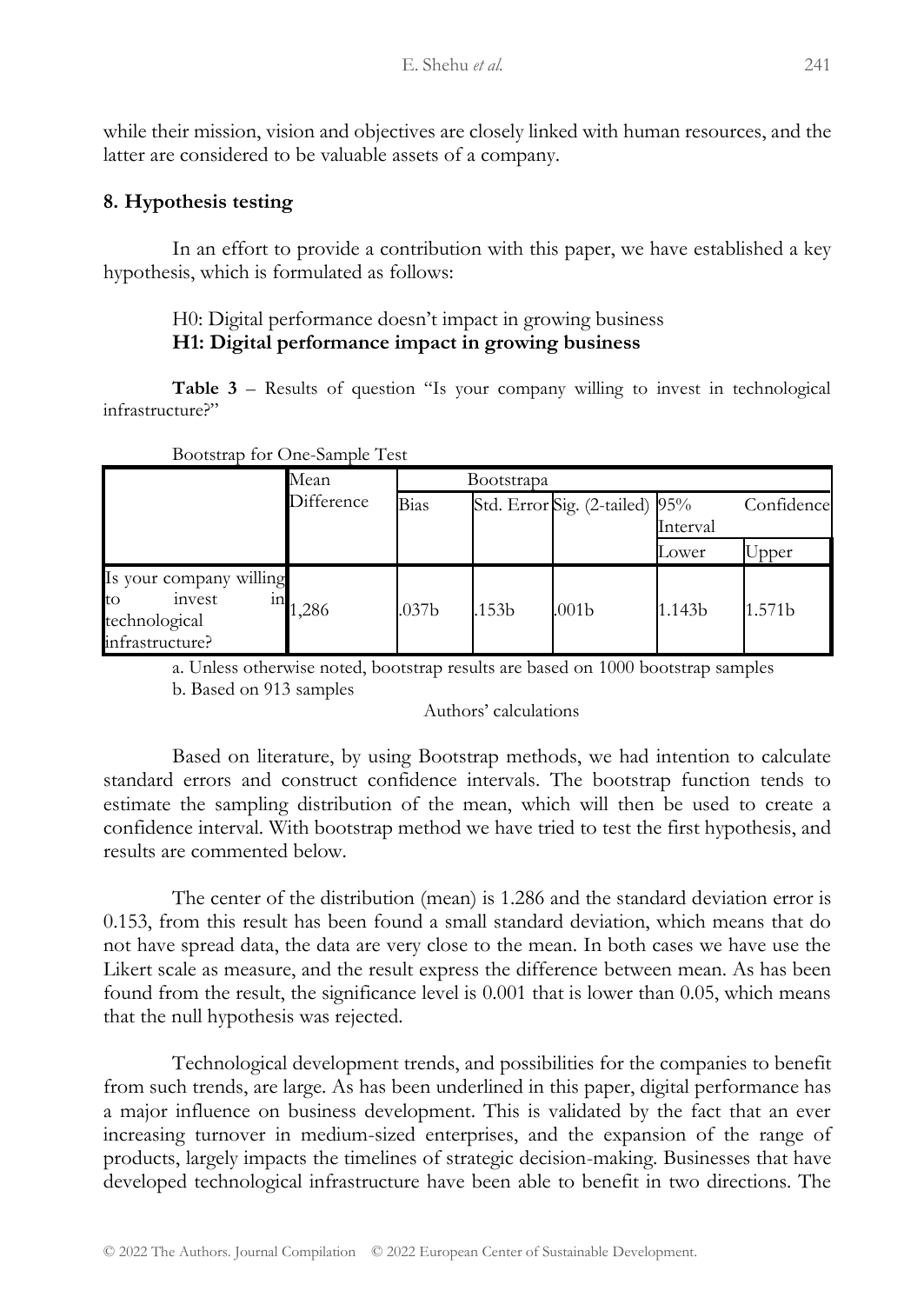first direction is that by applying technology, management obtains detailed and appropriate information to build strategic decisions, while on the other hand; operational staff minimizes reiterative processes and operations to a large degree, thereby utilizing benefits of such models. We may say that apart from its impact on business growth, digitalization also influences the performance of management and operations staff.

An accessory hypothesis for this paper is the following:

# **H0: Employees are part of decision making processes**

H1: Employees are not part of decision making processes

Table 4 – Results of question "I am part of decision making process"

|                                         |    | Minimum | Maximum | Mean | Std. Deviation |
|-----------------------------------------|----|---------|---------|------|----------------|
| I am part of decision making<br>process | 00 |         |         |      | .402           |
| Valid N (listwise)                      | 00 |         |         |      |                |

Descriptive Statistics

# Authors' calculations

The center of distribution (mean) is 1.20 and the standard deviation is 0.402, from this result has been found a small standard deviation, which means that we do not have spread data, or data are very close to the mean. As results show, the significance level is 0.072 that is lower than 0.05, which means that the null hypothesis was rejected.

Knowing the relevance of human resources, surveyed companies have invested largely, by making employees an active part of decision-making. This strategic decision of such companies has influenced many other directions, all contributing to a positive development in performance of staff and market positioning of companies. Elements that have contributed to the selection of this hypothesis include thoughts and recommendations of lower level staff members in companies, increased responsibilities in staff, appraisal of impacts of recommendations and their incorporation in daily processes in enterprises.

**Table 5** – Results of question "I am part of decision making process" ANOVA results

|                      | I am part of decision making process |    |             |                |      |
|----------------------|--------------------------------------|----|-------------|----------------|------|
|                      | Sum of Squares df                    |    | Mean Square |                | S12. |
| Between<br>Groups    | .371                                 |    | .343        | $^{\circ}$ 225 | .072 |
| Within Groups 14,629 |                                      | כע | 154         |                |      |
| Total                | 16.000                               | 99 |             |                |      |

ANOVA I am part of decision making process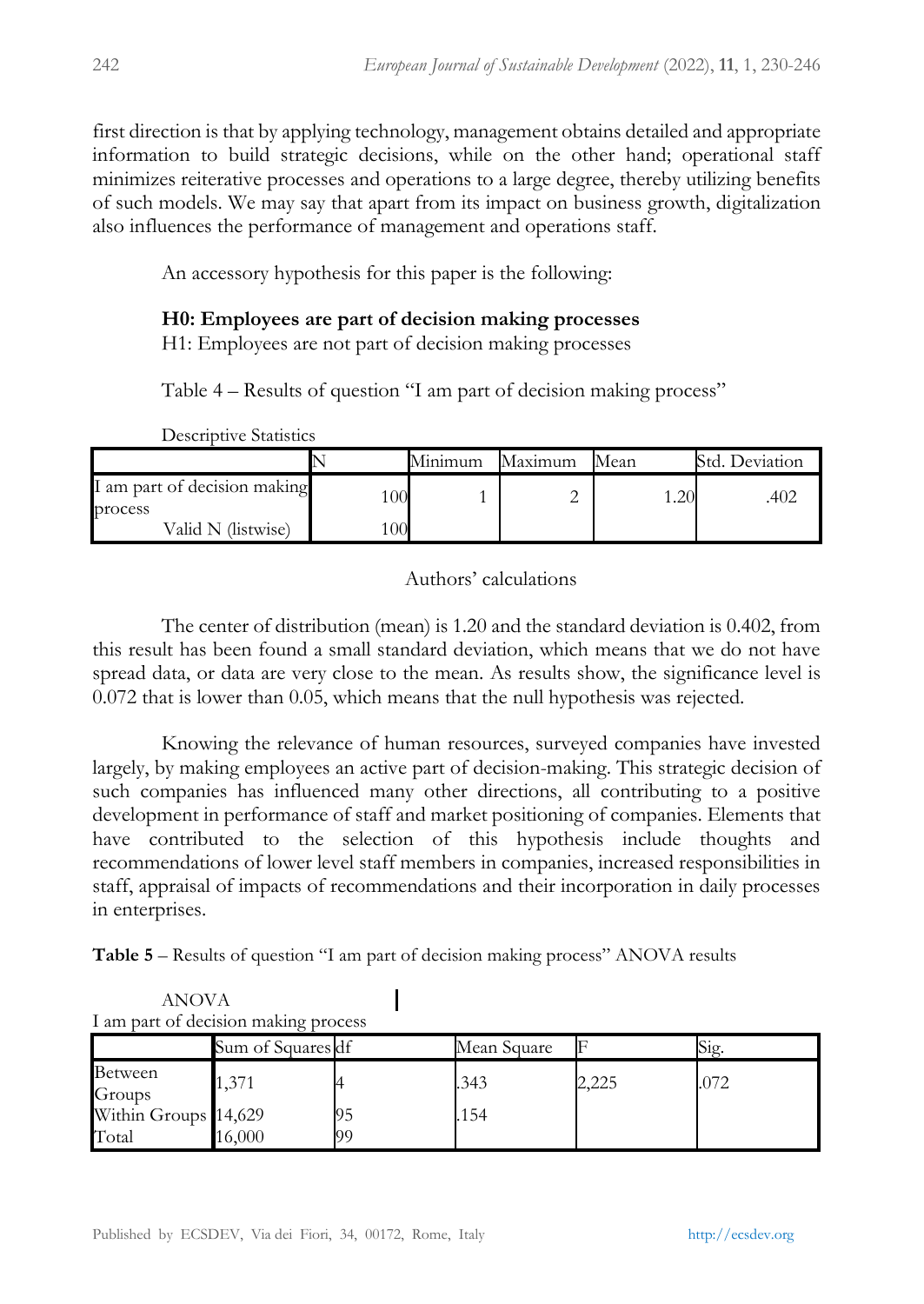#### Authors' calculations

A second accessory hypothesis for this paper is the following:

#### H0: Technology does not impact performance of employees **H1: Impact of technology on performance of employees**

**Table 6** – Result of question "How are the staff members willing to apply information systems to the relevant departments?Bootstrap for One-Sample Test

|                                                                                                                                 | Mean       | <b>Bootstrapa</b> |       |                                |          |            |  |
|---------------------------------------------------------------------------------------------------------------------------------|------------|-------------------|-------|--------------------------------|----------|------------|--|
|                                                                                                                                 | Difference | Bias              |       | Std. Error Sig. (2-tailed) 95% |          | Confidence |  |
|                                                                                                                                 |            |                   |       |                                | Interval |            |  |
|                                                                                                                                 |            |                   |       |                                | Lower    | Upper      |  |
| How<br>staff<br>the<br>are<br>willing<br>members<br>to<br>information 1,857<br>apply<br>systems to the relevant<br>departments? |            | .000 <sub>b</sub> | .297b | .001b                          | 1.286b   | 2.429b     |  |

*a. Unless otherwise noted, bootstrap results are based on 1000 bootstrap samples b. Based on 999 samples Authors' calculations*

In order to order diversity in this paper, we have used also the ANOVA results, to test the second hypothesis. Taking in consideration the specific of the question, with ANOVA, based on the results we had information's that the observations are independent of each other. The ANOVA were use in purpose to divide the groups of respondents in two part based on their working position in the company. As results show we had the first group with 4 respondents which are non-executives and they are not part of decisionmaking process, and the second group is with the executive's members which all of them are part of decision-making.

The center of the distribution (mean) is 1.857 and the standard deviation error is 0.297, from this result can see a small standard deviation that means that do not have spread data, the data are very close of the mean. As results show the significance level is 0.001, which is lower than 0.05, this means that the null hypothesis is rejected.

Based on the findings presented above, we see that employees appreciate the application of technology in their workplace. They consider that technology allows them to improve performance and productivity in their work. This assumption was validated by a hypothesis established to address such matter. Also, in this study, we have understood that businesses that employ younger staff members have an easier access to application of technology, or changes in technological programs or devices. This is made possible due to the high degree of flexibility that the youth brings with itself. A relevant dose of rejection against frequent changes in programs and technological devices is seen in employees over the age of 45, due to additional engagement they have to invest to adapt to such changes, or due to duration of training they need to be subject to.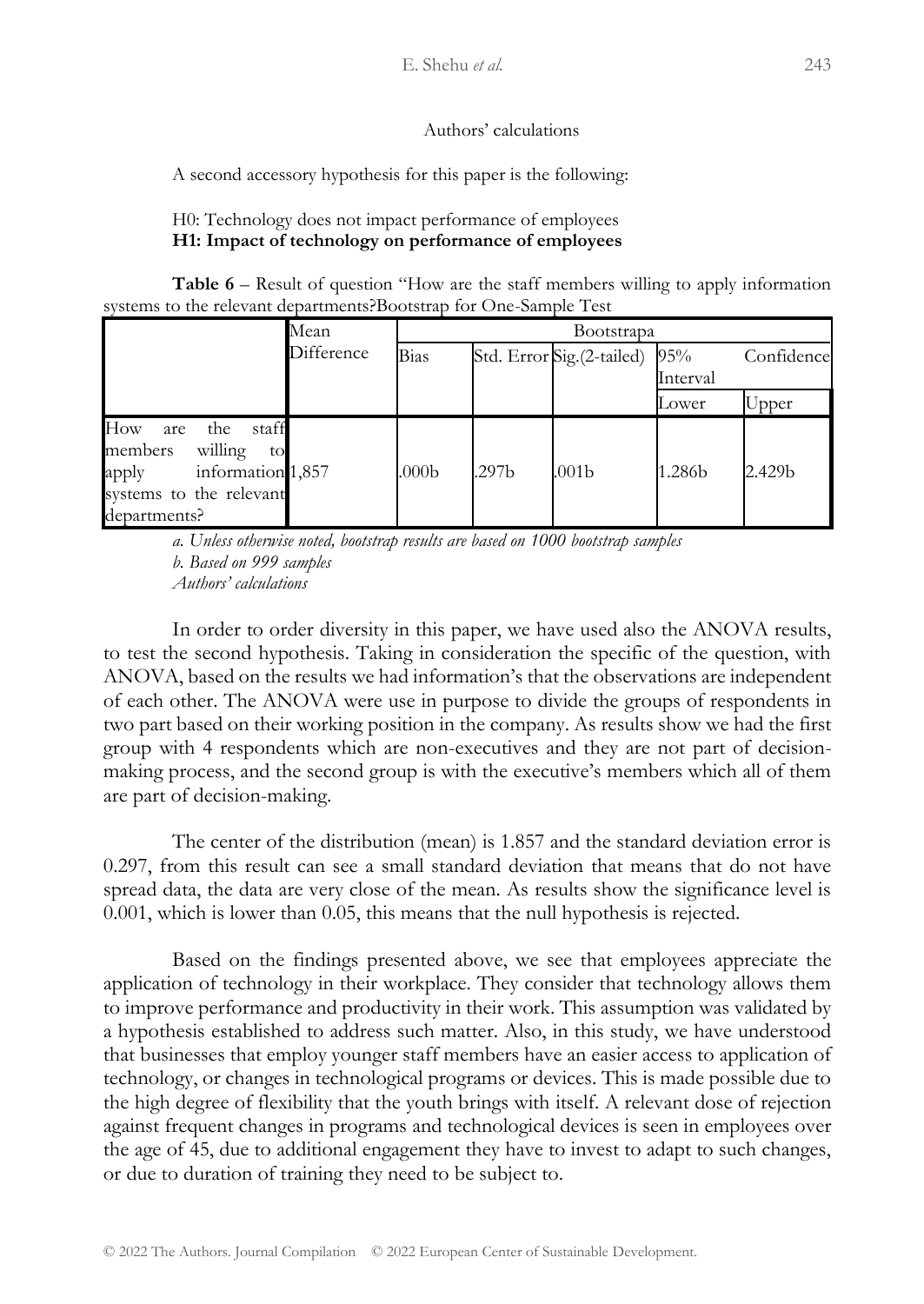#### **9. Conclusions and Recommendations**

To be successful in global markets, every company must necessarily invest in innovation development. Investment in technology, entrepreneurship or cultural creativity is key to success. In Kosovo, investment is made in technology, but in many cases, without any clear vision. Meanwhile, more is invested in entrepreneurship and cultural creativity, and success is apparent. In this case, must underline the assistance and Smart investment made by the Innovation Center of Kosovo, who has made efforts to specialize teams in technology and information areas. International success is rather evident in this period. Also, in September 2017, the Government of Kosovo has created a Ministry of Innovation.

Technological innovations have improved operations of companies of all sizes, and have helped turn small local businesses into global businesses, by increasing salaries, and provide for more opportunities in their working hours, while the management would also be able to develop feasible strategic plans, and clustering would be easier if these companies aim to establish international relations with other companies. It has been confirmed that technological progress is the first strength that stimulates enterprise development and allows for development of unique products, thereby fostering productivity and increasing innovation in long terms.

The management systems must include the human resources policy, specially the recruiting, training and motivation of the employees that is considered nowadays as the most important factor in the re-source based view of the firm.

If one speaks of strategic management, despite the fact that literature is rather rich in data on its development, in practice, Kosovo companies, have individual business strategic plan that have been analyzed, developed and implemented.

The companies should focus constantly on human resources, because such people can largely improve the company performance and can develop new strategies and techniques to improve the whole model performance. Human Resource Management practices have been shown to be an important element that increases firm performance. Staff assessment needs to be practiced every month or every two months, because the employees seem to contribute better when such assessment period is looming. With new legal policies, staffs have contracts of up to 6 months with the company, there is no expediency and they have no job certainty. HR management will need to consider these elements and push employees to perform well, because frequent staffing changes aren't good for company reputation.

Training and specialization courses need to spread to all departments. HR department's need to create very specific strategies, with clear objectives, in order to create a range of benefits those employees can discuss this strategy before implementing it.

In Kosovo's point of view, having the youngest population in Europe might be a competitive advantage, in terms of the labor supply and availability of human capital, but in the policy perspective, it might cause challenges in channeling this kind of human capital. One of the biggest concerns is that skills and competencies possessed by workers are not the ones demanded by firms, suggesting the need for further changes in the education and training systems. The business community and academia should work more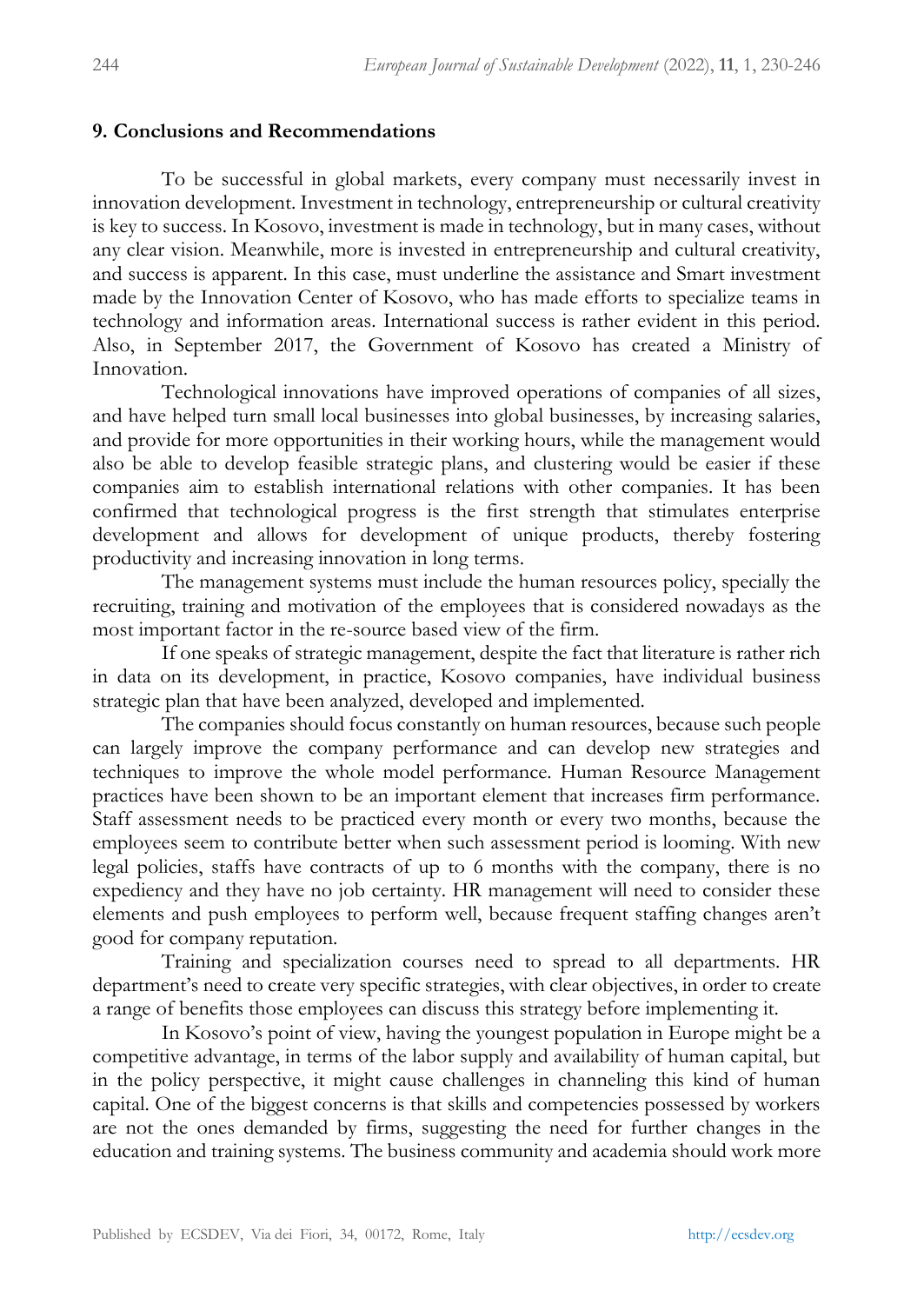closely to ensure compatibility of skills and knowledge acquired from formal education and the business needs (relation: theory vs. practice).

In this regard, it is recommended that government institutions also provide incentivizing mechanisms to stimulate innovation by use of technology. It is very important to have digitalization spread into public enterprises and institutions.

For the resource allocation to be made in a different dimension, which would be more profitable and sustainable financially. Enterprises are rather sensitive to the area of taxation, while state institutions have a more sensitive side in the area of implementing incentive policies.

Based on the findings of this research, we have present evidence of the current situation of doing business in Republic of Kosovo, and also the strategic focus of such business. As the results shows, companies are willing to invest in technology even the cost and time of implementation is very high, but they are focusing more to build trust with the employees and consumers, and this strategic focus lead to implement technology in all business units.

Investing in training of people, is an added value of this research. Taking in consideration that Republic of Kosovo is the newest state in Wester Balkan, and war challenges had negative impact during the decades, with this research we have shown that Kosovar entrepreneurship is dedicated to establish new era of business digitalization and to set new digital benchmarks in different sectors.

In the end, we can highlight the importance of digitalization on business performance and also the impact of it in building new standards in region, in terms of working conditions, new products, innovation and globalization.

The conclusions and recommendations which comes from this survey, admit the approach of preview researches such El Sawy et al. 2010 and Henfridsson et al 2018.

# **10. Limitation of research**

While our study is a significant contributor in terms of theory and practice, on the other hand it should be acknowledged that there are also several limitations that should be considered.

Firstly, within our study it was used cross-sectional data to empirically investigate the proposed hypothetic models. This requires us to posit that our conclusions are related and valid at one point in time. Indeed, cross-sectional data are criticized for their inability to accept analytical insights.

Secondly, another limitation in data analysis is found in the age of employees, since the engagement of youth in labor processes involving use of technology is rather simpler and more compact when compared to training of older employees in technological processes and equipment.

In this regard, future research that replicates this study and tests the same conceptual model is advised. Additionally, futures longitudinal studies could cross-validate the current findings and provide additional support regarding the causality of the above hypothesis proposed.